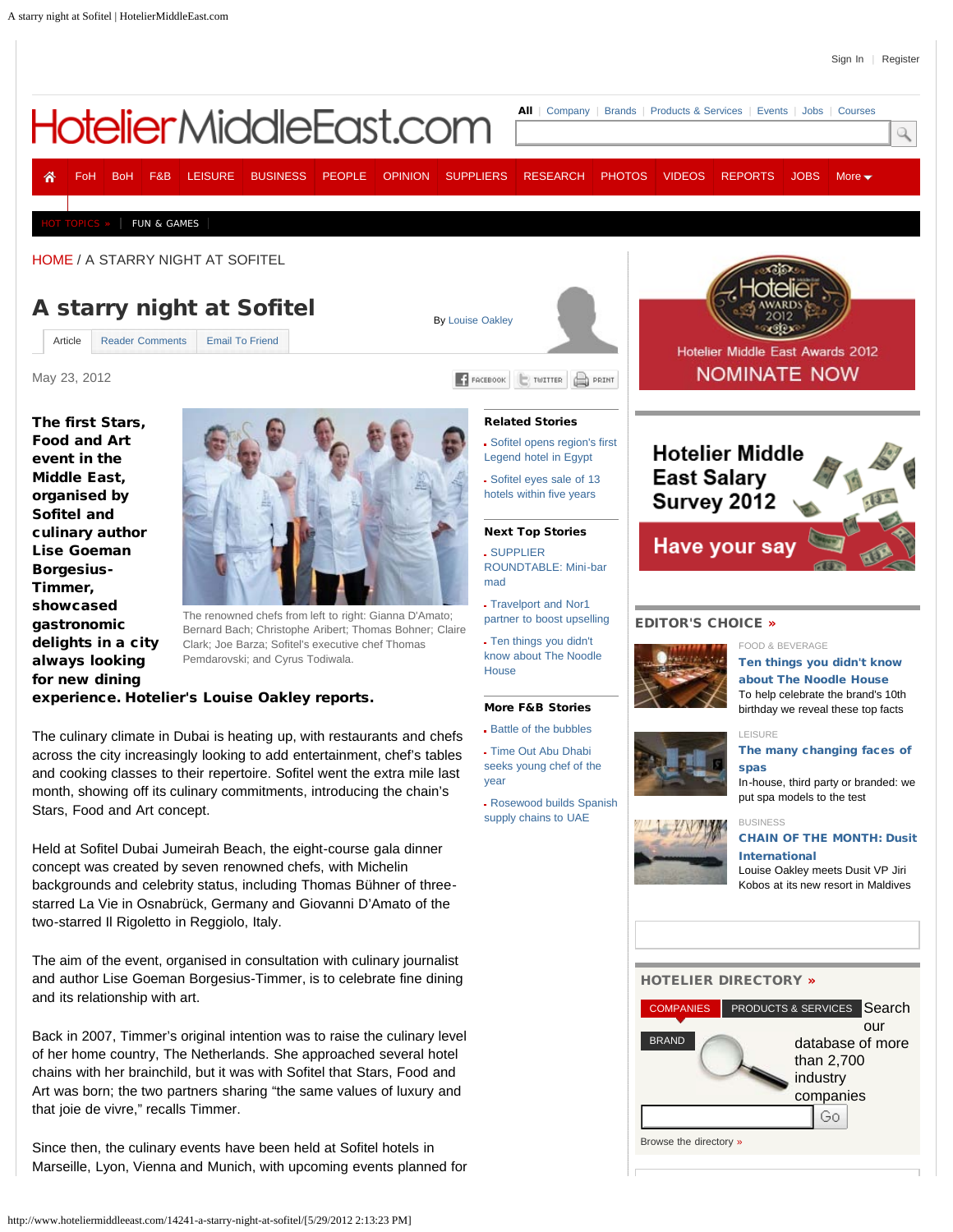A starry night at Sofitel | HotelierMiddleEast.com

London, Casablanca, Amsterdam and Vienna in 2012, as the concept is rolled out.

The intention is to showcase French gastronomy, and also incorporate cuisines from each location — Sofitel Dubai, for example, welcomed Lebanese chef Joe Barza of Joe Barza Culinary Consultancy in Beirut and Indian culinary guru Cyrus Todiwala of Spice Namaste in London, UK. Timmer also works with British sommelier Jason Turner to pair wines.

The 'art', explains Timmer, consists of various performances between courses. For Dubai's meal, she welcomed world renowned opera singer Edita Adlerova from the Czech Republic. Guests were also entertained with a live feed to behind-the-scenes interviews with chefs, explaining each dish as it was served.

*Article continues on next page ...*

Page: 1 [2](http://www.hoteliermiddleeast.com/14241-a-starry-night-at-sofitel/2/)

F FACEBOOK TWITTER PRINT

# [READER COMMENTS](http://www.hoteliermiddleeast.com/article/readerComments/14241/) »

[Be the first to comment](http://www.hoteliermiddleeast.com/article/readerComments/14241/) | [Add Yours](http://www.hoteliermiddleeast.com/article/readerComments/14241/)



## MOST POPULAR »

#### [READ](javascript:void(0)) [EMAILED](javascript:void(0)) [PHOTOS](javascript:void(0)) [COMMENTED](javascript:void(0))

- 1. [PHOTOS: What Dubai's underwater hotel looks like](http://www.hoteliermiddleeast.com/14337-photos-what-dubais-underwater-hotel-looks-like/)
- 2. [PHOTOS: May's hotel movers and shakers](http://www.hoteliermiddleeast.com/14372-photos-mays-hotel-movers-and-shakers/)
- 3. [Top 5 GCC hotels recruiting now](http://www.hoteliermiddleeast.com/14352-top-5-gcc-hotels-recruiting-now/)
- 4. [Top 10 culinarians in the Middle East](http://www.hoteliermiddleeast.com/14277-top-10-culinarians-in-the-middle-east/)
- 5. [Blaze leaves 19 dead at Doha's Villaggio Mall](http://www.hoteliermiddleeast.com/14389-blaze-leaves-19-dead-at-dohas-villaggio-mall/)

## RECENTLY COMMENTED »

#### [Fairmont Dubai swaps chefs for home](http://www.hoteliermiddleeast.com/article/readerComments/14377) [cooks](http://www.hoteliermiddleeast.com/article/readerComments/14377)

As part of the Taste of Home season mothers will take over the kitchen

PHOTOS: May's hotel movers and shakers [1](http://www.hoteliermiddleeast.com/article/readerComments/14372) More than 30 appointments at Marriott, Dusit, Jumeirah, W and more

[JOBS](javascript:void(0)) [COURSES](javascript:void(0)) [EVENTS](javascript:void(0))

Go.

 $\boxed{1}$  $\boxed{1}$  $\boxed{1}$ 

[F&B;Floor Managers](http://www.hoteliermiddleeast.com/jobs/32588-fbfloor-managers/) Qatar National Convention Centre | Doha

[Procurement Data Manager](http://www.hoteliermiddleeast.com/jobs/29823-procurement-data-manager-/) Roseworth Resourcing | Abu Dhabi

[Trainers/Training Managers](http://www.hoteliermiddleeast.com/jobs/29822-trainerstraining-managers/)

Roseworth Resourcing | Abu Dhabi [General Manager](http://www.hoteliermiddleeast.com/jobs/29821-general-manager/)

Roseworth Resourcing | Dubai

[Internal Auditor](http://www.hoteliermiddleeast.com/jobs/29820-internal-auditor/) Roseworth Resourcing | Abu Dhabi

[Browse all Jobs »](http://www.hoteliermiddleeast.com/jobs/search/)

#### FREE E-NEWSLETTER

Receive breaking news and job vacancies from HotelierMiddleEast.com

Join us

Enter your email:

http://www.hoteliermiddleeast.com/14241-a-starry-night-at-sofitel/[5/29/2012 2:13:23 PM]